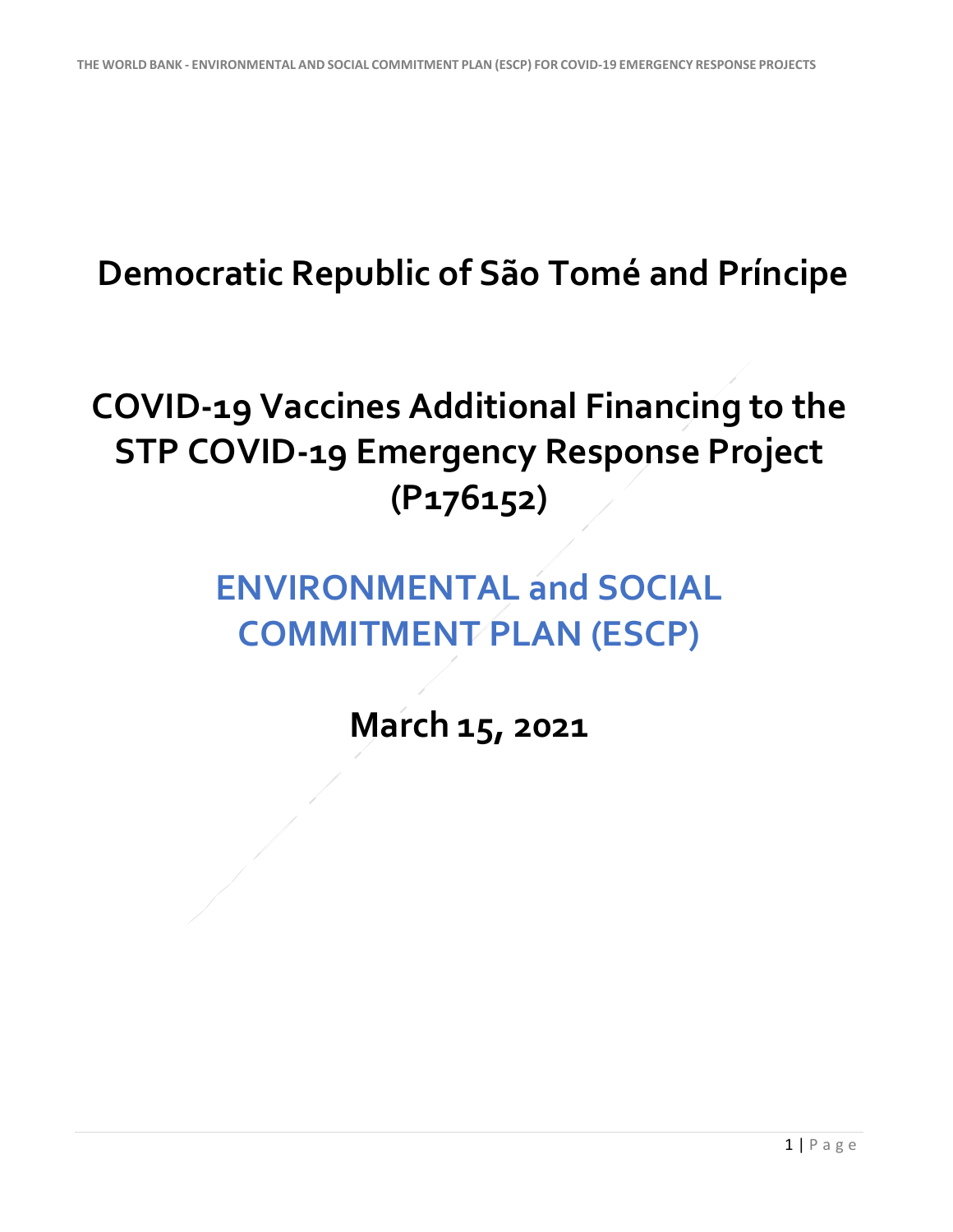## **ENVIRONMENTAL AND SOCIAL COMMITMENT PLAN**

- 1. The Democratic Republic of São Tomé and Principe (the Recipient), is implementing the STP COVID-19 Emergency Response Project - P173783 (the Parent Project) including the activities to be supported under the COVID-19 Vaccines Additional Financing to the STP COVID-19 Emergency Response Project- P176152 (the **Project**) with the involvement of the Ministry of Health (**MoH) and** Fiduciary Agency for Project Management (AFAP). The International Development Association (IDA) hereinafter the "Association" and the Health Emergency Preparedness and Response ("HEPR") Multi-Donor Trust have agreed to provide financing for the Project, including through IDA and grant resources<sup>[1](#page-1-0)</sup>.
- 2. The Recipient shall implement the Project in accordance with the Environmental and Social Standards (**ESSs**). To this end, this Environmental and Social Commitment Plan (**ESCP**) sets out material measures and actions to be carried out or caused to be carried out by the Recipient , including the timeframes of the actions and measures, institutional, staffing, training, monitoring and reporting arrangements, grievance management and the environmental and social assessments and instruments to be prepared or updated, disclosed, consulted, adopted and implemented under the ESCP and the ESSs, all in a manner acceptable to the Association.
- 3. Implementation of the material measures and actions set out in this ESCP shall be monitored and reported to the Association by the Recipient as required by the ESCP and the terms of the Legal Agreement, while the Association shall monitor and assess progress and completion of the material measures and actions throughout implementation of the Project.
- 4. As agreed by the Association and the Recipient, this ESCP may be revised from time to time during Project implementation, to reflect adaptive management of Project changes and unforeseen circumstances or in response to assessment of Project performance conducted under the ESCP itself. In such circumstances, the Recipient shall agree to the changes with the Association and update the ESCP to reflect such changes. Agreement on changes to the ESCP shall be documented through the exchange of letters signed between the Association and the Recipient. The Recipient shall promptly disclose the updated ESCP.
- 5. Where Project changes, unforeseen circumstances, or Project performance result in changes to the risks and impacts during Project implementation, the Recipient shall provide additional funds, if needed, to implement actions and measures to address such risks and impacts, which may include environmental, health, and safety impacts; community health and safety risks due to increased risk of exposure to COVID-19 virus and poor management of medical waste; social risks relating to accessibility and inclusion, social conflict arising due to the limited availability of the vaccines; and risks of sexual abuse and exploitation and sexual harassment (SEA/SH) among others.

<span id="page-1-0"></span><sup>1</sup> The Bank is acting as administrator of the Health Emergency Preparedness and Response Fund ("HEPR").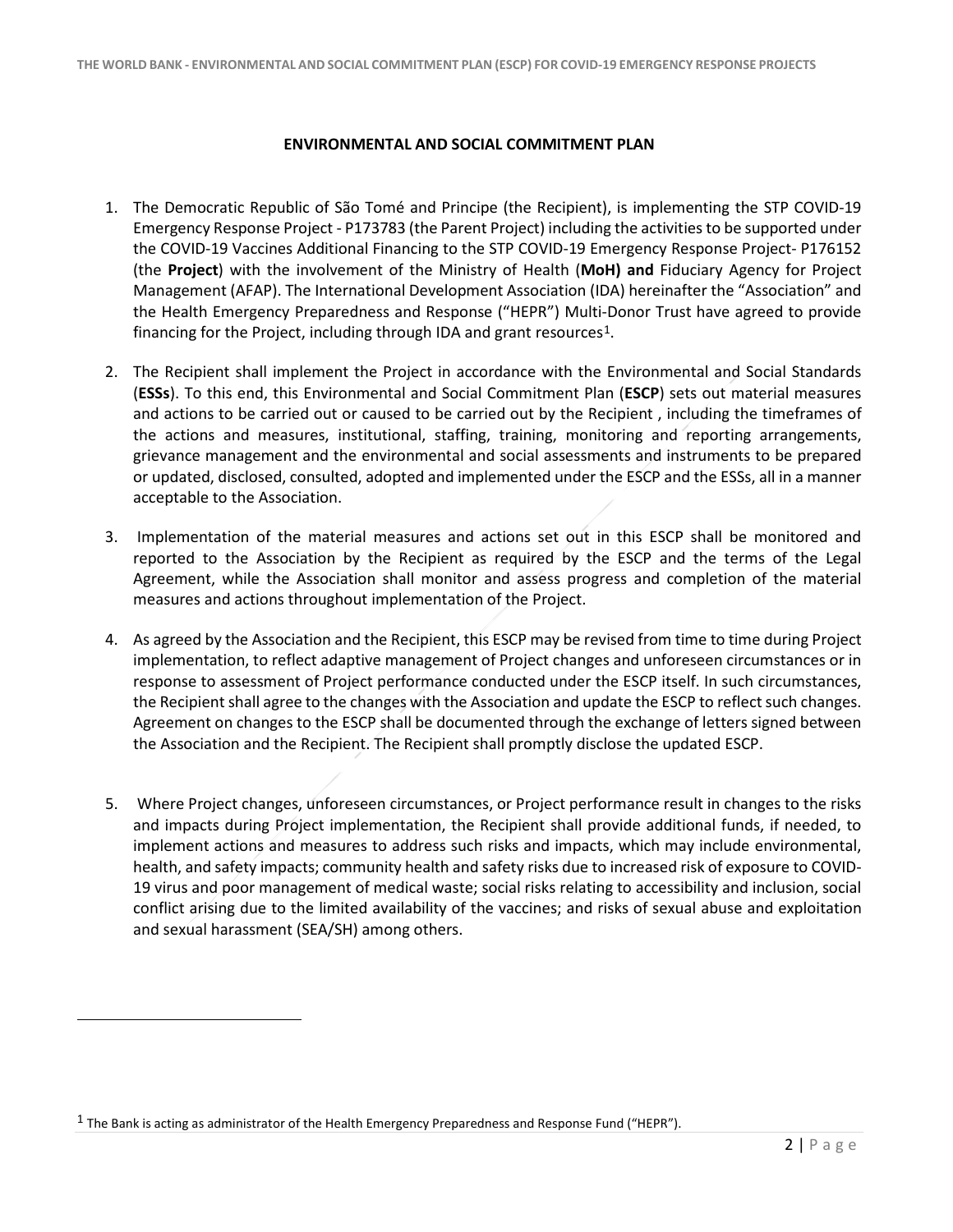|     | <b>MATERIAL MEASURES AND ACTIONS</b>                                                                                                                                                                                                                                                                                                                                                                                                                                                                                                                                                                                                                                                                                                              | <b>TIMEFRAME</b>                                                                                                                                                                                                                                                                                                         | <b>RESPONSIBLE ENTITY/AUTHORITY</b> |
|-----|---------------------------------------------------------------------------------------------------------------------------------------------------------------------------------------------------------------------------------------------------------------------------------------------------------------------------------------------------------------------------------------------------------------------------------------------------------------------------------------------------------------------------------------------------------------------------------------------------------------------------------------------------------------------------------------------------------------------------------------------------|--------------------------------------------------------------------------------------------------------------------------------------------------------------------------------------------------------------------------------------------------------------------------------------------------------------------------|-------------------------------------|
|     | <b>MONITORING AND REPORTING</b>                                                                                                                                                                                                                                                                                                                                                                                                                                                                                                                                                                                                                                                                                                                   |                                                                                                                                                                                                                                                                                                                          |                                     |
| A   | REGULAR REPORTING: Prepare and submit to the Association regular monitoring<br>reports on the environmental, social, health and safety (ESHS) performance of<br>the Project, including but not limited to, stakeholder engagement activities and<br>information from the grievances log.                                                                                                                                                                                                                                                                                                                                                                                                                                                          | Starting from the Effective Date,<br>quarterly reports shall be submitted no<br>later than 30 days after the end of each<br>reporting period, throughout Project<br>implementation.                                                                                                                                      | PIU (AFAP/Ministry of Health)       |
| B   | INCIDENTS AND ACCIDENTS. Promptly notify the Association of any incident or<br>accident related to the Project, which has, or is likely to have, a significant adverse<br>effect on the environment, the affected communities, the public or workers<br>including inter alia, any COVID outbreak in the Project area and risks of SEA/SH.<br>Provide sufficient detail regarding the incident or accident, indicating immediate<br>measures taken or that are planned to be taken to address it, and any information<br>provided by any contractor and supervising entity, as appropriate. Subsequently,<br>as per the Association's request, prepare a report on the incident or accident and<br>propose any measures to prevent its recurrence. | Notify the Bank immediately within 48<br>hours after learning of the incident or<br>accident.<br>A detailed report would be subsequently<br>submitted to the Association within 7<br>business days of learning of the event, as<br>requested.<br>This reporting system shall remain in<br>effect throughout the Project. | PIU (AFAP/Ministry of Health)       |
|     | ESS 1: ASSESSMENT AND MANAGEMENT OF ENVIRONMENTAL AND SOCIAL RISKS AND IMPACTS                                                                                                                                                                                                                                                                                                                                                                                                                                                                                                                                                                                                                                                                    |                                                                                                                                                                                                                                                                                                                          |                                     |
| 1.1 | ORGANIZATIONAL STRUCTURE: The Recipient, through the Ministry of Health,<br>shall establish and maintain a Project Implementation Unit (PIU) to support the<br>management of environmental and social (E&S) risks and impacts of the Project,<br>including finalizing the recruitment of one environmental and one social<br>specialist. The Specialists will be responsible for managing and supervising the<br>environmental and social risks and impacts of the AF as well.                                                                                                                                                                                                                                                                    | Recruitment process for one<br>environmental and one social specialist is<br>ongoing and will be completed no later<br>than 30 days from Effectiveness and<br>prior to commencement of any civil<br>works or vaccine deployment and<br>administration.<br>The PIU and its Environmental and Social                       | PIU (AFAP/Ministry of Health)       |
|     |                                                                                                                                                                                                                                                                                                                                                                                                                                                                                                                                                                                                                                                                                                                                                   | specialists shall be maintained<br>throughout Project implementation.                                                                                                                                                                                                                                                    |                                     |
| 1.2 | ENVIRONMENTAL AND SOCIAL ASSESSMENT/MANAGEMENT PLANS AND<br><b>INSTRUMENTS/ CONTRACTORS</b>                                                                                                                                                                                                                                                                                                                                                                                                                                                                                                                                                                                                                                                       |                                                                                                                                                                                                                                                                                                                          | PIU (AFAP/Ministry of Health)       |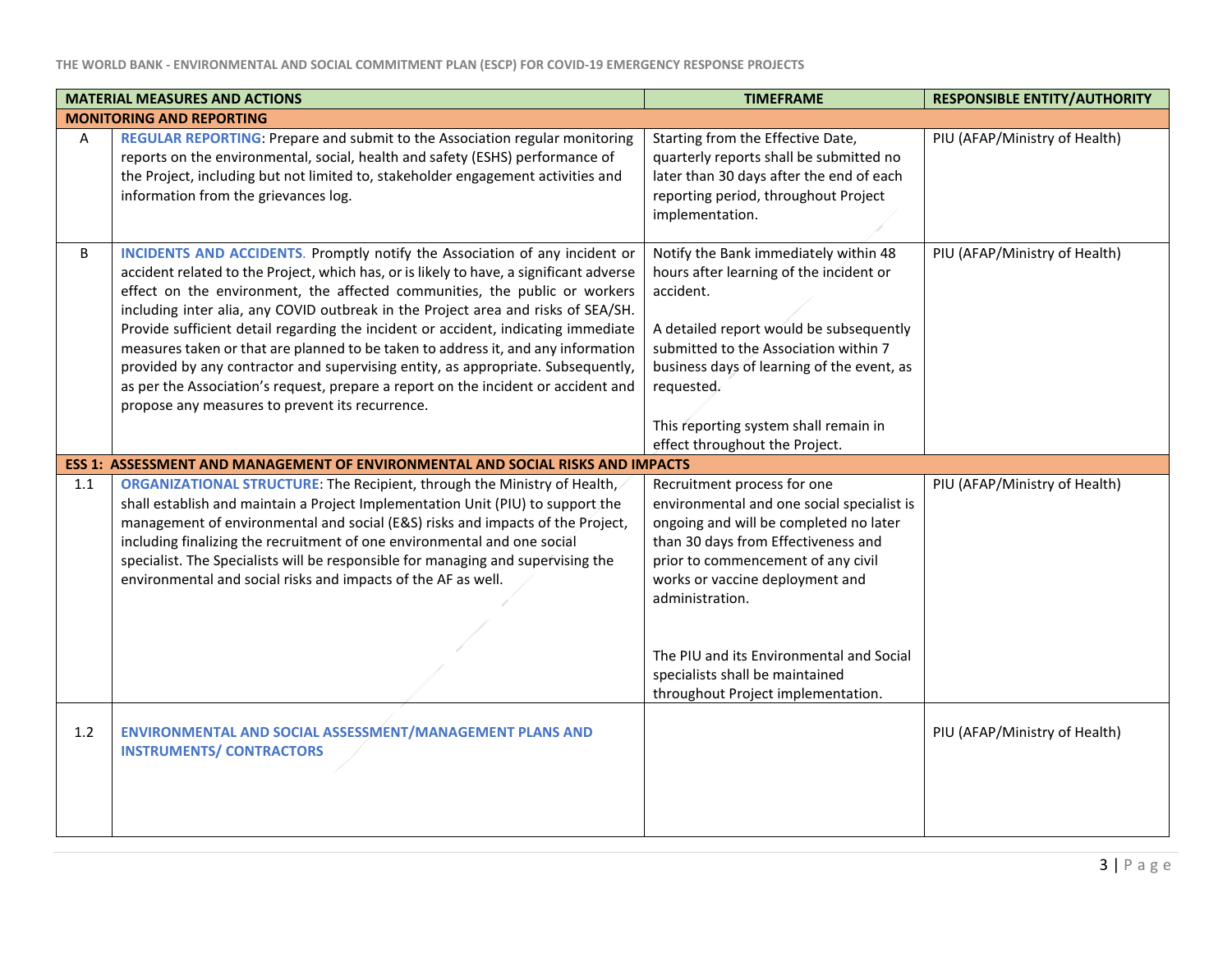<span id="page-3-0"></span>

| <b>MATERIAL MEASURES AND ACTIONS</b>                                                                                                                                                                                                                                                                                                                                                                                                                                                                                                                                                                                                                                                                                                                                                                                                                                                                                                                                                                                                                                                                                                                                                                                                                                                                                                                                                                                                                                                                                                                                                                                                                                                                                                                                                                                                                                        | <b>TIMEFRAME</b>                                                                                                                                                                                                                                                                                                                                                                                                                                                                                                                                                                                                                                                                                                                                                                                                     | <b>RESPONSIBLE ENTITY/AUTHORITY</b> |
|-----------------------------------------------------------------------------------------------------------------------------------------------------------------------------------------------------------------------------------------------------------------------------------------------------------------------------------------------------------------------------------------------------------------------------------------------------------------------------------------------------------------------------------------------------------------------------------------------------------------------------------------------------------------------------------------------------------------------------------------------------------------------------------------------------------------------------------------------------------------------------------------------------------------------------------------------------------------------------------------------------------------------------------------------------------------------------------------------------------------------------------------------------------------------------------------------------------------------------------------------------------------------------------------------------------------------------------------------------------------------------------------------------------------------------------------------------------------------------------------------------------------------------------------------------------------------------------------------------------------------------------------------------------------------------------------------------------------------------------------------------------------------------------------------------------------------------------------------------------------------------|----------------------------------------------------------------------------------------------------------------------------------------------------------------------------------------------------------------------------------------------------------------------------------------------------------------------------------------------------------------------------------------------------------------------------------------------------------------------------------------------------------------------------------------------------------------------------------------------------------------------------------------------------------------------------------------------------------------------------------------------------------------------------------------------------------------------|-------------------------------------|
| a. Assess the environmental and social risks and impacts of proposed<br>Project activities, in accordance with the Environmental and Social<br>Management Framework (ESMF) as well as the associated Infection<br>Control and Waste Management Plan (ICWMP) and Labor Management<br>Procedures (LMP), prepared pursuant to the provisions of the Parent<br>Project <sup>2</sup> (P173783) to be updated, consulted, disclosed and adopted by<br>the Recipient to cover the current project, including to ensure that<br>individuals or groups who, because of their particular circumstances, may<br>be disadvantaged or vulnerable, have access to the development benefits<br>resulting from the Project in a fair, equitable and inclusive manner, in<br>accordance with the ESSs, the Environmental, Health and Safety<br>Guidelines (EHSGs), and other relevant Good International Industry<br>Practice (GIIP), including relevant WHO guidelines.<br>Update, disclose, consult, adopt, and implement any environmental and<br>b.<br>social management plans, instruments or other measures prepared by<br>the Parent Project, which will include activities as per the screening<br>process, in accordance with the ESSs, the ESMF, the EHSGs, and other<br>relevant Good International Industry Practice (GIIP) including relevant<br>WHO guidelines on COVID-19.<br>Incorporate the relevant aspects of this ESCP, including, inter alia, the<br>c.<br>ESMF, any environmental and social management plans, ICWMP and/or<br>other instruments, ESS2 requirements, and any other required ESHS<br>measures, into the ESHS specifications of the procurement documents<br>and contracts with contractors and supervising firms. Thereafter ensure<br>that the contractors and supervising firms comply with the ESHS<br>specifications of their respective contracts. | The ESMF (including ICWMP and<br>a <sub>r</sub><br>LMP) disclosed on August 06, 2020,<br>shall be further updated and re-<br>disclosed by Effectiveness.<br>Plans/instruments shall be prepared,<br>b.<br>consulted, disclosed and adopted<br>before the carrying out of the<br>relevant Project activities, and<br>thereafter throughout the carrying<br>out of such activities.<br>The relevant E&S measures shall be<br>c.<br>incorporated into the procurement<br>documents before launching the<br>procurement process for the<br>relevant Project activities and shall<br>thereafter complied with throughout<br>the carrying out of such activities.<br>Before the carrying out of the<br>d.<br>relevant Project activities, and<br>thereafter implemented throughout<br>the carrying out of such activities. |                                     |

<sup>2</sup> [https://documents.worldbank.org/en/publication/documents-reports/documentdetail/551811601060656183/environmental-and-social-management-framework-esmf](https://documents.worldbank.org/en/publication/documents-reports/documentdetail/551811601060656183/environmental-and-social-management-framework-esmf-tunisia-covid-19-response-project-p173945)[tunisia-covid-19-response-project-p173945](https://documents.worldbank.org/en/publication/documents-reports/documentdetail/551811601060656183/environmental-and-social-management-framework-esmf-tunisia-covid-19-response-project-p173945)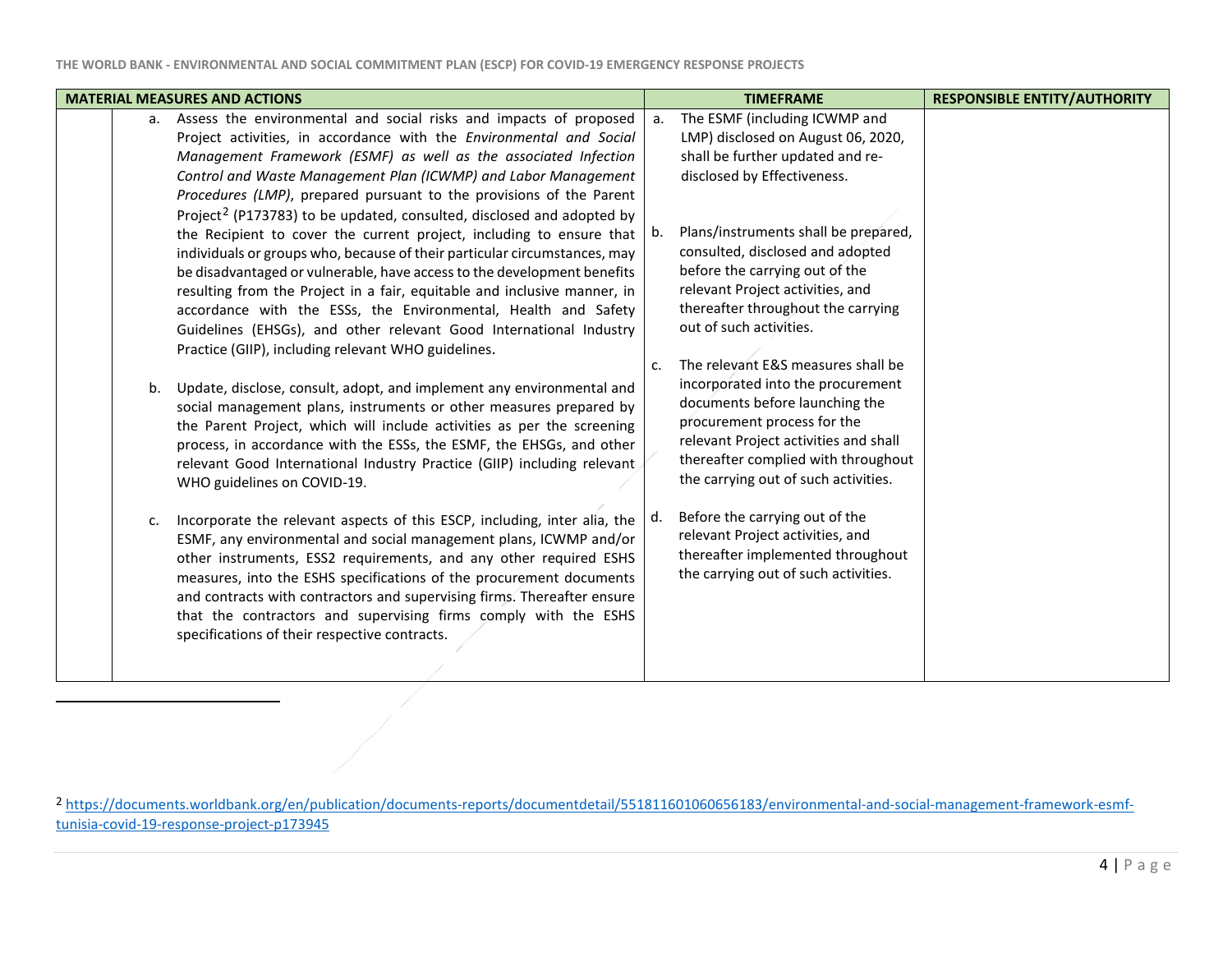| <b>MATERIAL MEASURES AND ACTIONS</b>                                                                                                                                                                                                                                                                                                                                                                                                                                                                                                                                                                                                                                                                                                                                                                                                                                                                            | <b>TIMEFRAME</b>                                                                                              | <b>RESPONSIBLE ENTITY/AUTHORITY</b> |
|-----------------------------------------------------------------------------------------------------------------------------------------------------------------------------------------------------------------------------------------------------------------------------------------------------------------------------------------------------------------------------------------------------------------------------------------------------------------------------------------------------------------------------------------------------------------------------------------------------------------------------------------------------------------------------------------------------------------------------------------------------------------------------------------------------------------------------------------------------------------------------------------------------------------|---------------------------------------------------------------------------------------------------------------|-------------------------------------|
| d. Adopt procedures, protocols and/or other measures to ensure Project<br>beneficiaries that receive vaccines under the Project do so under a<br>program that does not include forced vaccination and is acceptable to the<br>Association, as set out in the ESMF.                                                                                                                                                                                                                                                                                                                                                                                                                                                                                                                                                                                                                                              |                                                                                                               |                                     |
| <b>MATERIAL MEASURES AND ACTIONS</b>                                                                                                                                                                                                                                                                                                                                                                                                                                                                                                                                                                                                                                                                                                                                                                                                                                                                            | <b>TIMEFRAME</b>                                                                                              | <b>RESPONSIBLE ENTITY/AUTHORITY</b> |
| <b>EXCLUSIONS:</b> Exclude the following type of activities as ineligible for financing<br>1.3<br>under the Project:<br>Activities that may cause long term, permanent and/or irreversible (e.g.,<br>$\bullet$<br>loss of major natural habitat) adverse impacts<br>Activities that have high probability of causing serious adverse effects to<br>$\bullet$<br>human health and/or the environment not related to treatment of<br>COVID19 cases<br>Activities that may have significant adverse social impacts and may give<br>٠<br>rise to significant social conflict<br>Activities that may affect lands or rights of indigenous people or other<br>٠<br>vulnerable minorities,<br>Activities that may involve permanent resettlement or land acquisition<br>٠<br>or adverse impacts on cultural heritage.<br>All the other excluded activities set out in the Updated ESMF of the<br>$\bullet$<br>Project. | These exclusions shall be applied as part<br>of the screening process conducted<br>under action 1.2.a. above. | PIU (AFAP/Ministry of Health)       |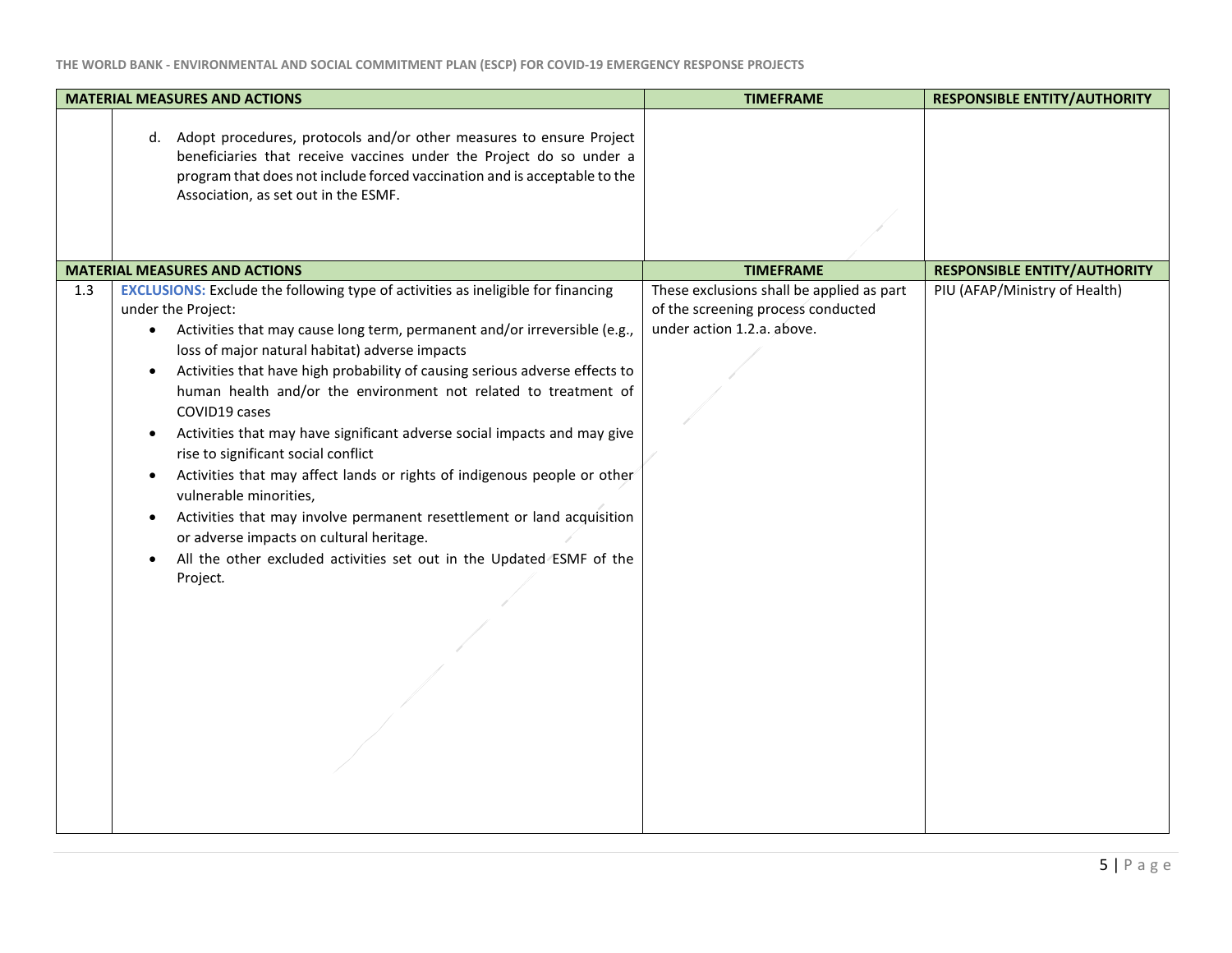|     | <b>MATERIAL MEASURES AND ACTIONS</b>                                                                                                                                                                                                                                                                            | <b>TIMEFRAME</b>                                                                                                                 | <b>RESPONSIBLE ENTITY/AUTHORITY</b>                                                             |
|-----|-----------------------------------------------------------------------------------------------------------------------------------------------------------------------------------------------------------------------------------------------------------------------------------------------------------------|----------------------------------------------------------------------------------------------------------------------------------|-------------------------------------------------------------------------------------------------|
|     | <b>ESS 2: LABOR AND WORKING CONDITIONS</b>                                                                                                                                                                                                                                                                      |                                                                                                                                  |                                                                                                 |
| 2.1 | LABOR MANAGEMENT: The Project shall be carried out in accordance with the<br>applicable requirements of ESS2, in a manner acceptable to the Association,<br>including through, inter alia, adopting and implementing an LMP setting out<br>adequate occupational health and safety measures (including personal | The LMP (included in the ESMF) disclosed<br>on August 06 2020, shall be further<br>updated and re-disclosed by<br>Effectiveness. | PIU (AFAP/Ministry of Health)<br>PIU ensuring contractors and<br>supervising firms as relevant. |
|     | protective equipment, and emergency preparedness and response measures), a<br>grievance mechanism for Project workers, and labor requirements (such as<br>conditions of employment, measures to prevent child labor and all forms of<br>forced labor).                                                          | All measures specified in this action 2.1<br>shall be implemented throughout the<br>Project implementation period.               |                                                                                                 |
|     | The recipient shall ensure that the above requirements are incorporated into<br>specifications of the procurement documents and contracts with contractors and<br>supervising firms.                                                                                                                            |                                                                                                                                  |                                                                                                 |
| 2.2 | OCCUPATIONAL HEALTH AND SAFETY (OHS): The Recipient shall implement<br>adequate OHS measures (including emergency preparedness and response<br>measures) in line with the ESMF, LMP and ICWMP attached to the ESMF, and<br>relevant WHO guidelines on COVID-19 in a manner acceptable to the<br>Association.    | Throughout Project implementation.                                                                                               | PIU (AFAP/Ministry of Health)                                                                   |
|     | The Recipient shall also ensure that the aforementioned requirements are<br>integrated into ESHS specifications of the procurement documents and contracts<br>with contractors and supervising firms.                                                                                                           |                                                                                                                                  |                                                                                                 |
| 2.3 | <b>GRIEVANCE MECHANISM FOR PROJECT WORKERS</b><br>Establish, maintain, and operate a grievance redress mechanism for Project<br>workers, as described in the LMP and consistent with ESS2, with focal points to<br>address these grievances established within MoH.                                             | Throughout Project implementation.                                                                                               | PIU (AFAP/Ministry of Health)                                                                   |
| 2.4 | <b>CHILD LABOR AND MINIMUM AGE</b><br>The Recipient shall prohibit any person under the age of 18 from carrying out<br>any activities under the Project that are considered hazardous work situations.                                                                                                          | Throughout Project implementation.                                                                                               | PIU (AFAP/Ministry of Health)                                                                   |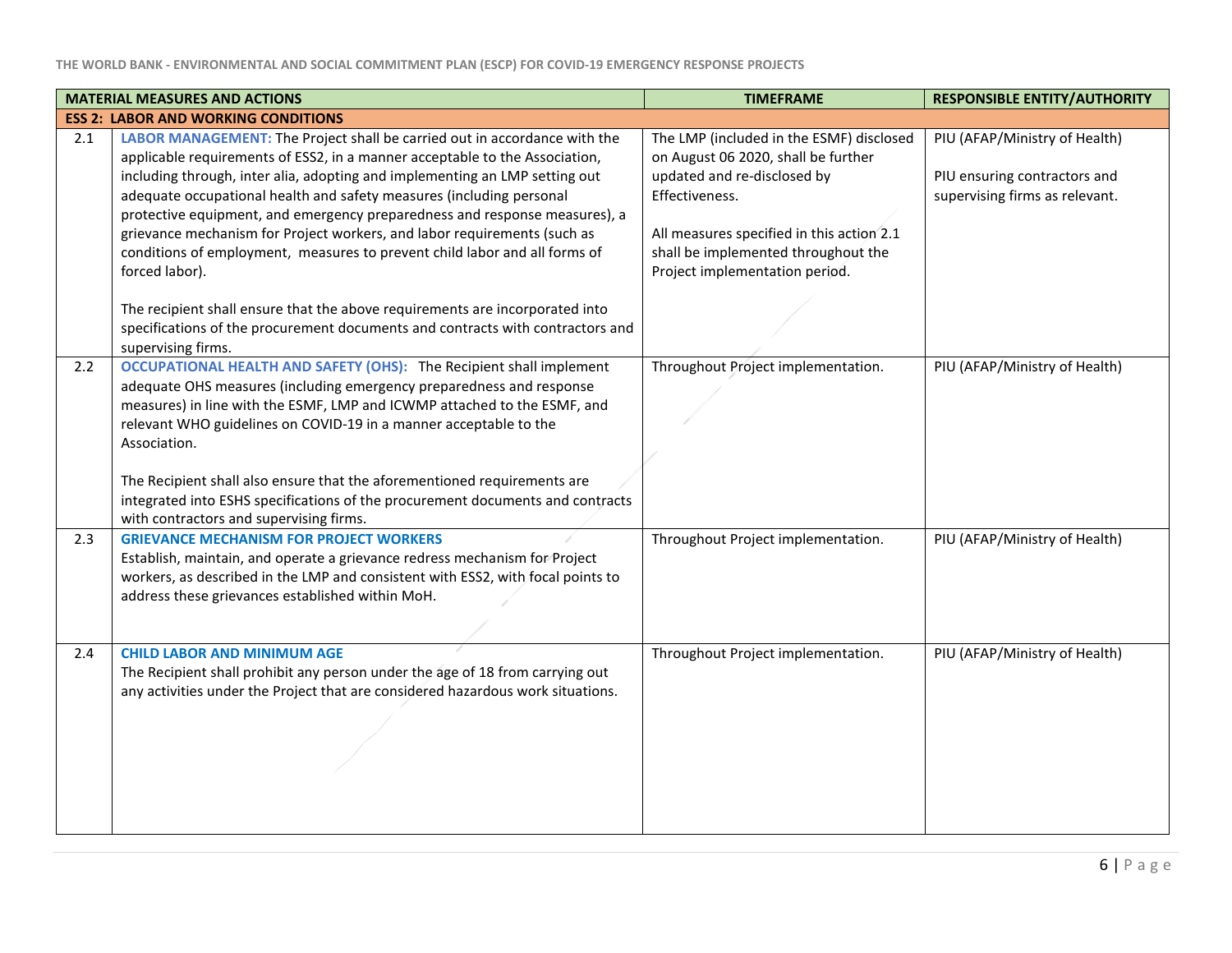|     | <b>MATERIAL MEASURES AND ACTIONS</b>                                                                                                                                                                                                                                                                                                                                                                                                                                                                                                                                                                                                                                                                                                                                                                                                                                                                                                                                                                                                                                                                                                                                                                                                   | <b>TIMEFRAME</b>                                                                                                                                                                                                                                                                                                                                         | <b>RESPONSIBLE ENTITY/AUTHORITY</b> |
|-----|----------------------------------------------------------------------------------------------------------------------------------------------------------------------------------------------------------------------------------------------------------------------------------------------------------------------------------------------------------------------------------------------------------------------------------------------------------------------------------------------------------------------------------------------------------------------------------------------------------------------------------------------------------------------------------------------------------------------------------------------------------------------------------------------------------------------------------------------------------------------------------------------------------------------------------------------------------------------------------------------------------------------------------------------------------------------------------------------------------------------------------------------------------------------------------------------------------------------------------------|----------------------------------------------------------------------------------------------------------------------------------------------------------------------------------------------------------------------------------------------------------------------------------------------------------------------------------------------------------|-------------------------------------|
|     | <b>ESS 3: RESOURCE EFFICIENCY AND POLLUTION PREVENTION AND MANAGEMENT</b>                                                                                                                                                                                                                                                                                                                                                                                                                                                                                                                                                                                                                                                                                                                                                                                                                                                                                                                                                                                                                                                                                                                                                              |                                                                                                                                                                                                                                                                                                                                                          |                                     |
| 3.1 | The Recipient shall update, disclose, adopt, and implement the Infection<br>$\bullet$<br>Control and Waste Management Plan (ICWMP) that are in line with the ESMF,<br>in accordance with ESS3 and in a manner satisfactory to the Association, for<br>all health facilities and laboratories that benefit from material and equipment<br>financed by the Project.<br>Relevant aspects of this standard shall be considered, as needed, under action<br>$\bullet$<br>1.2 above, including, inter alia, measures to: carry out the purchase, storage,<br>transportation and handling of vaccines (including, ultra-cold chain<br>management) in a safe manner and in accordance with the updated ESMF<br>the EHSGs, and other relevant GIIP including relevant WHO guidelines; and<br>adequately manage and dispose of health care wastes (including, vaccines)<br>and other types of hazardous and non-hazardous wastes.                                                                                                                                                                                                                                                                                                                | ICWMP (included in the ESMF) disclosed<br>on August 06 2020, shall be further<br>updated and re-disclosed by<br>Effectiveness.                                                                                                                                                                                                                           | PIU (AFAP/Ministry of Health)       |
|     |                                                                                                                                                                                                                                                                                                                                                                                                                                                                                                                                                                                                                                                                                                                                                                                                                                                                                                                                                                                                                                                                                                                                                                                                                                        |                                                                                                                                                                                                                                                                                                                                                          |                                     |
|     | <b>ESS 4: COMMUNITY HEALTH AND SAFETY</b>                                                                                                                                                                                                                                                                                                                                                                                                                                                                                                                                                                                                                                                                                                                                                                                                                                                                                                                                                                                                                                                                                                                                                                                              |                                                                                                                                                                                                                                                                                                                                                          |                                     |
| 4.1 | <b>COMMUNITY HEALTH AND SAFETY: Relevant aspects of this standard shall be</b><br>considered, as needed, under action 1.2 above including, inter alia, measures to:<br>minimize the potential for community exposure to communicable diseases;<br>establish and implement appropriate quality management systems to manage<br>the risks and the impacts that services provided and activities carried out under<br>the Project may have on community health and safety; ensure that vulnerable<br>people are not excluded from project benefits or vaccines; ensure that no forced<br>vaccination occurs and related procedures are in place; manage the risks of the<br>use of security personnel; and prevent and respond to Sexual Exploitation and<br>Abuse and Sexual Harassment (SEA/SH) and/or Gender-Based Violence (GBV) via<br>an Action Plan, codes of conduct for project workers, and a grievance<br>mechanism - which shall contain confidentiality provisions and refer survivors to<br>appropriate service providers.<br>Unintended health consequences of vaccination shall be closely monitored, and<br>compensation arrangements shall be made - especially in those cases resulting<br>in serious adverse effects. | Throughout Project implementation.<br>A SEA/SH Action Plan will be developed<br>and implemented prior to the<br>commencement of any Project activities,<br>including any civil works and vaccination<br>deployment and administration.<br>Monitoring of health consequences of<br>vaccination shall be carried out<br>throughout project implementation. | PIU (AFAP/Ministry of Health)       |
|     | <b>ESS 5: LAND ACQUISITION, RESTRICTIONS ON LAND USE AND INVOLUNTARY RESETTLEMENT</b>                                                                                                                                                                                                                                                                                                                                                                                                                                                                                                                                                                                                                                                                                                                                                                                                                                                                                                                                                                                                                                                                                                                                                  |                                                                                                                                                                                                                                                                                                                                                          |                                     |
|     | Not currently relevant. If any Project activities include any land acquisition, restrictions on land use or involuntary resettlement, relevant aspects of this standard                                                                                                                                                                                                                                                                                                                                                                                                                                                                                                                                                                                                                                                                                                                                                                                                                                                                                                                                                                                                                                                                |                                                                                                                                                                                                                                                                                                                                                          |                                     |
|     | shall be considered, as needed, under action 1.2 above.                                                                                                                                                                                                                                                                                                                                                                                                                                                                                                                                                                                                                                                                                                                                                                                                                                                                                                                                                                                                                                                                                                                                                                                |                                                                                                                                                                                                                                                                                                                                                          |                                     |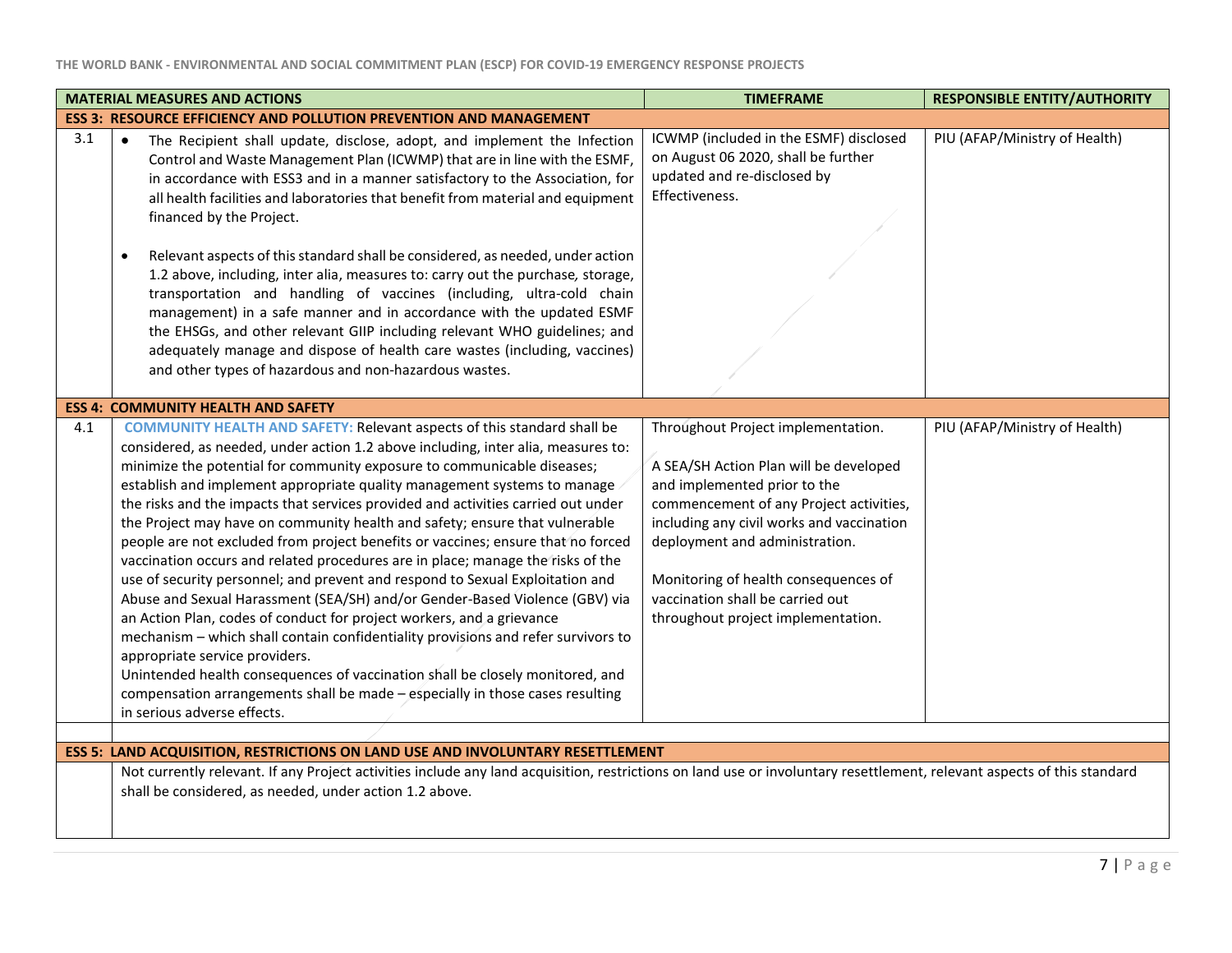|      | <b>MATERIAL MEASURES AND ACTIONS</b>                                                                                                                                                                                                                                                                                                                                                                                                                                                                                                                                                                                                                                                                                                                                                                                                                                                         | <b>TIMEFRAME</b>                                                                                                                                                                                                                                                                                        | <b>RESPONSIBLE ENTITY/AUTHORITY</b> |  |
|------|----------------------------------------------------------------------------------------------------------------------------------------------------------------------------------------------------------------------------------------------------------------------------------------------------------------------------------------------------------------------------------------------------------------------------------------------------------------------------------------------------------------------------------------------------------------------------------------------------------------------------------------------------------------------------------------------------------------------------------------------------------------------------------------------------------------------------------------------------------------------------------------------|---------------------------------------------------------------------------------------------------------------------------------------------------------------------------------------------------------------------------------------------------------------------------------------------------------|-------------------------------------|--|
|      | <b>ESS 6: BIODIVERSITY CONSERVATION AND SUSTAINABLE MANAGEMENT OF LIVING NATURAL RESOURCES</b>                                                                                                                                                                                                                                                                                                                                                                                                                                                                                                                                                                                                                                                                                                                                                                                               |                                                                                                                                                                                                                                                                                                         |                                     |  |
|      | Not currently relevant. If any propose Project activities involve impacts to biodiversity or living natural resources, relevant aspects of this standard shall be<br>considered, as needed, under action 1.2 above.                                                                                                                                                                                                                                                                                                                                                                                                                                                                                                                                                                                                                                                                          |                                                                                                                                                                                                                                                                                                         |                                     |  |
|      | ESS 7: INDIGENOUS PEOPLES/SUB-SAHARAN AFRICAN HISTORICALLY UNDERSERVED TRADITIONAL LOCAL COMMUNITIES                                                                                                                                                                                                                                                                                                                                                                                                                                                                                                                                                                                                                                                                                                                                                                                         |                                                                                                                                                                                                                                                                                                         |                                     |  |
|      | Not relevant, as there are no IP/SSAHUTLC communities in São Tomé and Principe.                                                                                                                                                                                                                                                                                                                                                                                                                                                                                                                                                                                                                                                                                                                                                                                                              |                                                                                                                                                                                                                                                                                                         |                                     |  |
|      | <b>ESS 8: CULTURAL HERITAGE</b>                                                                                                                                                                                                                                                                                                                                                                                                                                                                                                                                                                                                                                                                                                                                                                                                                                                              |                                                                                                                                                                                                                                                                                                         |                                     |  |
|      | Not currently relevant                                                                                                                                                                                                                                                                                                                                                                                                                                                                                                                                                                                                                                                                                                                                                                                                                                                                       |                                                                                                                                                                                                                                                                                                         |                                     |  |
|      | <b>ESS 9: FINANCIAL INTERMEDIARIES</b>                                                                                                                                                                                                                                                                                                                                                                                                                                                                                                                                                                                                                                                                                                                                                                                                                                                       |                                                                                                                                                                                                                                                                                                         |                                     |  |
|      | Not currently relevant.                                                                                                                                                                                                                                                                                                                                                                                                                                                                                                                                                                                                                                                                                                                                                                                                                                                                      |                                                                                                                                                                                                                                                                                                         |                                     |  |
|      | <b>ESS 10: STAKEHOLDER ENGAGEMENT AND INFORMATION DISCLOSURE</b>                                                                                                                                                                                                                                                                                                                                                                                                                                                                                                                                                                                                                                                                                                                                                                                                                             |                                                                                                                                                                                                                                                                                                         |                                     |  |
| 10.1 | <b>STAKEHOLDER ENGAGEMENT PLAN:</b><br>Update, disclose, adopt, and implement a Stakeholder Engagement Plan (SEP)<br>specific to the Project (vaccination activities) consistent with the SEP disclosed for<br>the parent project and ESS10, which shall include measures to, inter alia, provide<br>stakeholders with timely, relevant, understandable and accessible information,<br>and consult with them in a culturally appropriate manner, which is free of<br>manipulation, interference, coercion, discrimination and intimidation.                                                                                                                                                                                                                                                                                                                                                  | The updated SEP will be disclosed, in<br>coordination with the communication<br>strategy developed by the Ministry of<br>Health by project Effectiveness, and prior<br>to the start of vaccination deployment<br>and administration, and shall be<br>implemented throughout the life of the<br>project. | PIU (AFAP/Ministry of Health)       |  |
| 10.2 | <b>GRIEVANCE MECHANISM: Accessible and inclusive mechanisms to raise</b><br>concerns or grievances shall be made publicly available - particularly to project-<br>affected persons - and shall be used to receive and facilitate resolution of<br>concerns and grievances in relation to the Project, consistent with ESS10, in a<br>manner acceptable to the Association.<br>The grievance mechanism shall also receive, register and address concerns and<br>grievances related to SEA/SH risks in a safe and confidential manner, including<br>through the referral of survivors to gender-based violence service providers.<br>The grievance mechanism shall also receive, register and address concerns<br>arising from unintended health consequences after vaccination especially those<br>resulting in serious adverse effects, (and, as appropriate, requests for<br>compensation). | Throughout Project implementation.                                                                                                                                                                                                                                                                      | PIU (AFAP/Ministry of Health)       |  |